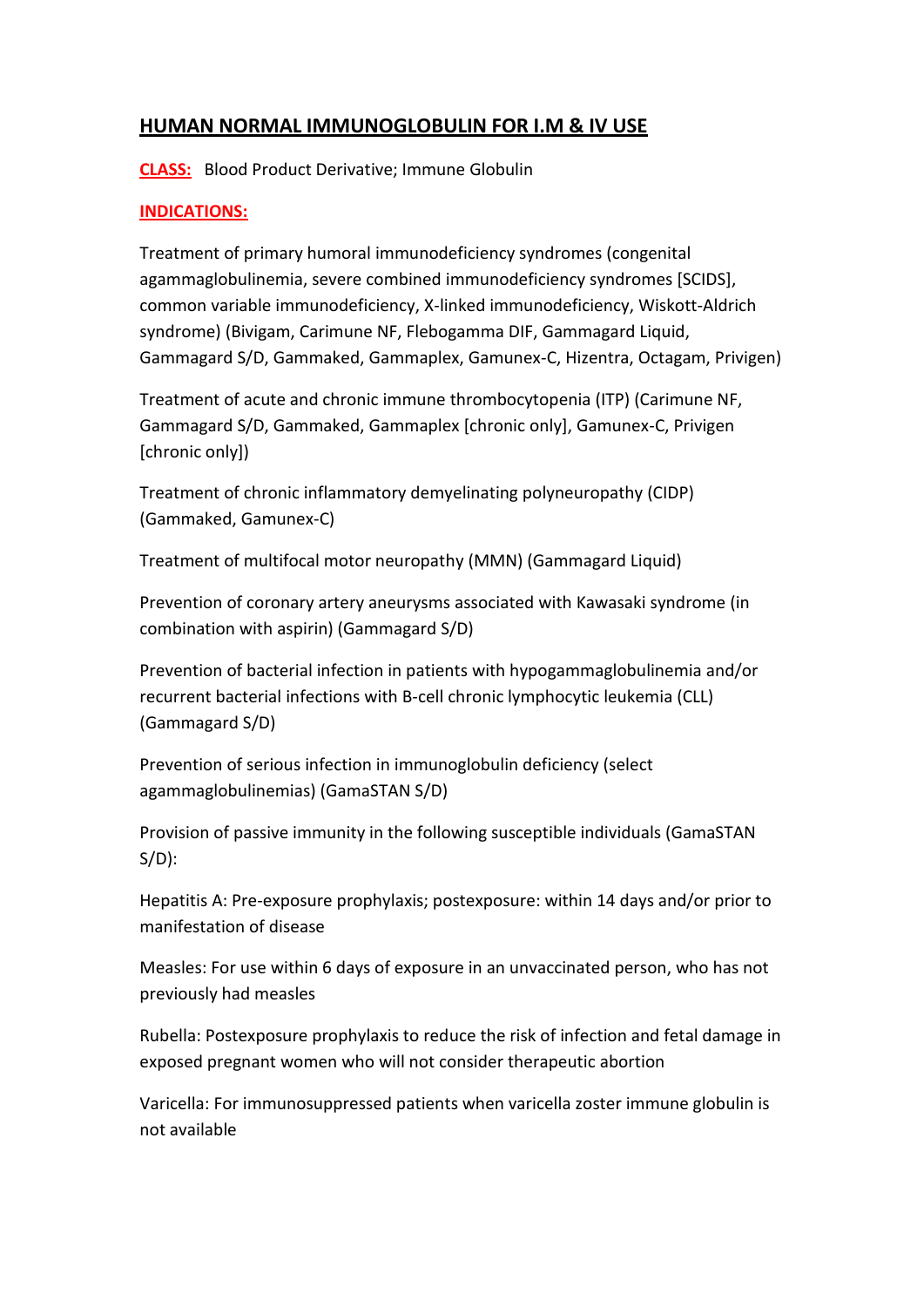# **AVAILABLE DOSAGE FROM THE HOSPITAL:**

HUMAN NORMAL IMMUNOGLOBULIN FOR I.M USE

HUMAN NORMAL IMMUNOGLOBULIN FOR I.V ( I.V IG) 1GM/20ML

HUMAN NORMAL IMMUNOGLOBULIN FOR I.V 10GM/100ML VIAL

HUMAN NORMAL IMMUNOGLOBULIN FOR I.V 2.5GM/50ML VIAL

HUMAN NORMAL IMMUNOGLOBULIN FOR I.V 5GM/100 ML VIAL

### **TRADE NAMES:**

### **DOSAGE:**

**•** Dosing: Adult

**Note: Some clinicians may administer IVIG formulations FDA approved only for intravenous administration as a subcutaneous infusion based on clinical judgment and patient tolerability.**

**B-cell chronic lymphocytic leukemia (CLL) (Gammagard S/D):** I.V.: 400 mg/kg every 3-4 weeks

**Chronic inflammatory demyelinating polyneuropathy (CIDP) (Gammaked, Gamunex-C):** I.V.: Loading dose: 2000 mg/kg (given in divided doses over 2-4 consecutive days); Maintenance: 1000 mg/kg every 3 weeks. Alternatively, administer 500 mg/kg/day for 2 consecutive days every 3 weeks.

# **Hepatitis A (GamaSTAN S/D): I.M.:**

Pre-exposure prophylaxis upon travel into endemic areas (hepatitis A vaccine preferred):

0.02 mL/kg for anticipated risk of exposure <3 months

0.06 mL/kg for anticipated risk of exposure ≥3 months; repeat every 4-6 months. Postexposure prophylaxis: 0.02 mL/kg given within 14 days of exposure and/or prior to manifestation of disease; not needed if at least 1 dose of hepatitis A vaccine was given at ≥1 month before exposure

**Immunoglobulin deficiency (GamaSTAN S/D): I.M.**: 0.66 mL/kg (minimum dose should be 100 mg/kg) every 3-4 weeks. Administer a double dose at onset of therapy; some patients may require more frequent injections.

#### **Immune thrombocytopenia (ITP):**

Carimune NF: I.V.: Initial: 400 mg/kg/day for 2-5 days; Maintenance: 400 mg/kg as needed to maintain platelet count ≥30,000/mm3 and/or to control significant bleeding; may increase dose if needed (range: 800-1000 mg/kg)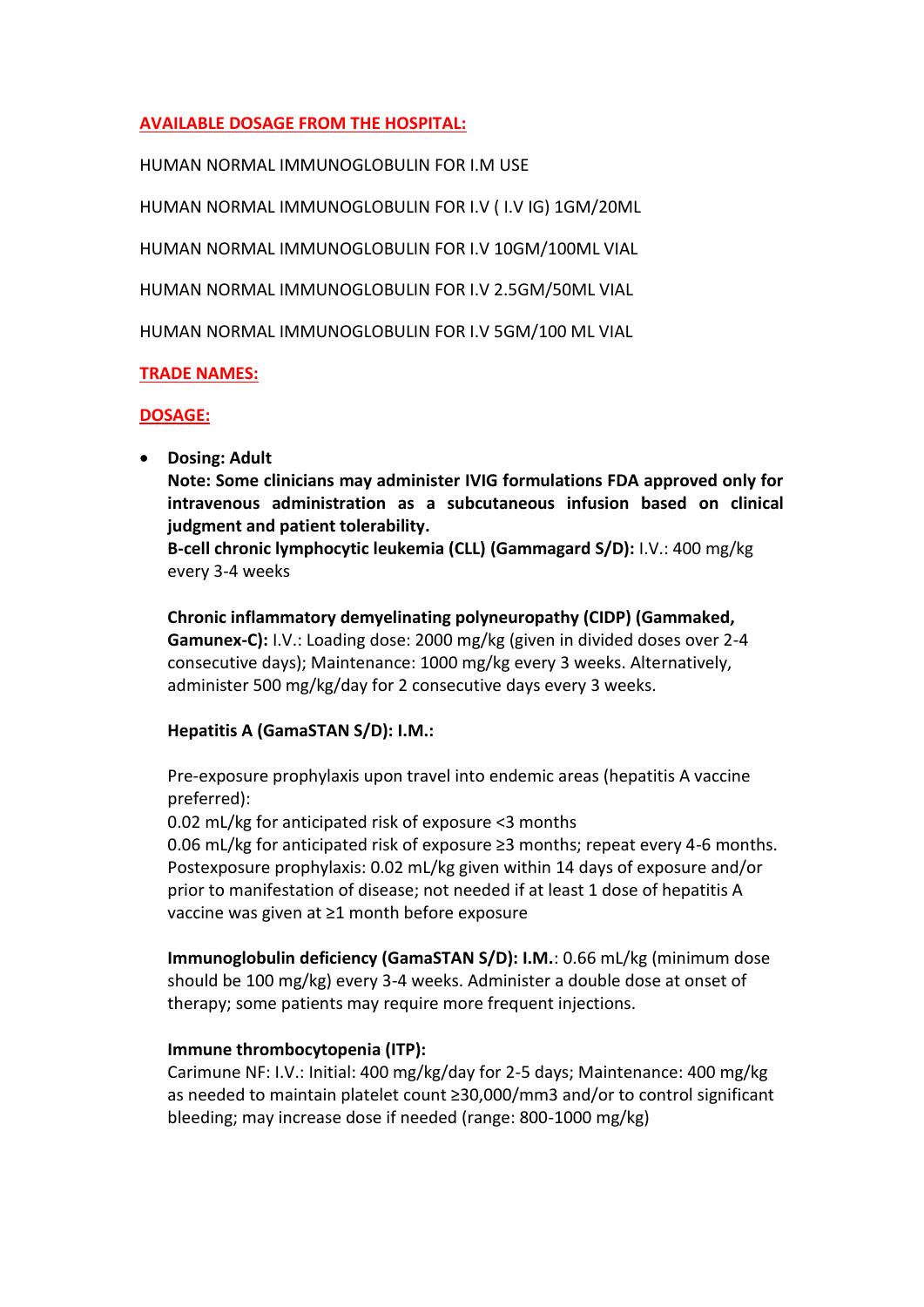Gammagard S/D: I.V.: 1000 mg/kg; up to 3 additional doses may be given based on patient response and/or platelet count. Note: Additional doses should be given on alternate days.

Gammaked, Gamunex-C: I.V.: 1000 mg/kg/day for 2 consecutive days (second dose may be withheld if adequate platelet response in 24 hours) or 400 mg/kg once daily for 5 consecutive days

Gammaplex, Privigen: I.V.: 1000 mg/kg/day for 2 consecutive days

#### **Kawasaki syndrome (Gammagard S/D):** I.V.:

Gammagard S/D: 1000 mg/kg as a single dose or 400 mg/kg/day for 4 consecutive days. Begin within 7 days of onset of fever.

AHA guidelines (2004): 2000 mg/kg as a single dose within 10 days of disease onset

**Note:** Must be used in combination with aspirin: 80-100 mg/kg/day orally, divided every 6 hours for up to 14 days (until fever resolves for at least 48 hours); then decrease dose to 3-5 mg/kg/day once daily. In patients without coronary artery abnormalities, give lower dose for 6-8 weeks. In patients with coronary artery abnormalities, low-dose aspirin should be continued indefinitely.

#### **Measles:**

GamaSTAN S/D: I.M.:

Immunocompetent: 0.25 mL/kg given within 6 days of exposure Immunocompromised children: 0.5 mL/kg (maximum dose: 15 mL) immediately following exposure

Postexposure prophylaxis, any nonimmune person (unlabeled): 0.5 mL/kg (maximum dose: 15 mL) within 6 days of exposure (CDC, 2013) Gammaked, Gamunex-C, Octagam: I.V.:

Prophylaxis in patients with primary humoral immunodeficiency (ONLY if routine dose is <400 mg/kg): ≥400 mg/kg immediately before expected exposure Treatment in patients with primary immunodeficiency: 400 mg/kg administered as soon as possible after exposure

Postexposure prophylaxis, any nonimmune person (unlabeled population): 400 mg/kg within 6 days of exposure (CDC, 2013)

Hizentra: SubQ infusion: Measles exposure in patients with primary humoral immunodeficiency: Weekly dose: ≥200 mg/kg for 2 consecutive weeks for patients at risk of measles exposure (eg, during an outbreak; travel to endemic area). In patients who have been exposed to measles, administer the minimum dose as soon as possible following exposure.

ACIP recommendations: The Advisory Committee on Immunization Practices (ACIP) recommends postexposure prophylaxis with immune globulin (IG) to any nonimmune person exposed to measles. The following patient groups are at risk for severe measles complications and should receive IG therapy: Infants <12 months of age, pregnant women without evidence of immunity; severely compromised persons (eg, persons with severe primary immunodeficiency; some bone marrow transplant patients; some ALL patients; and some patients with AIDS or HIV infection [refer to guidelines for additional details]). IGIM is recommended for infants <12 months of age. IGIV is recommended for pregnant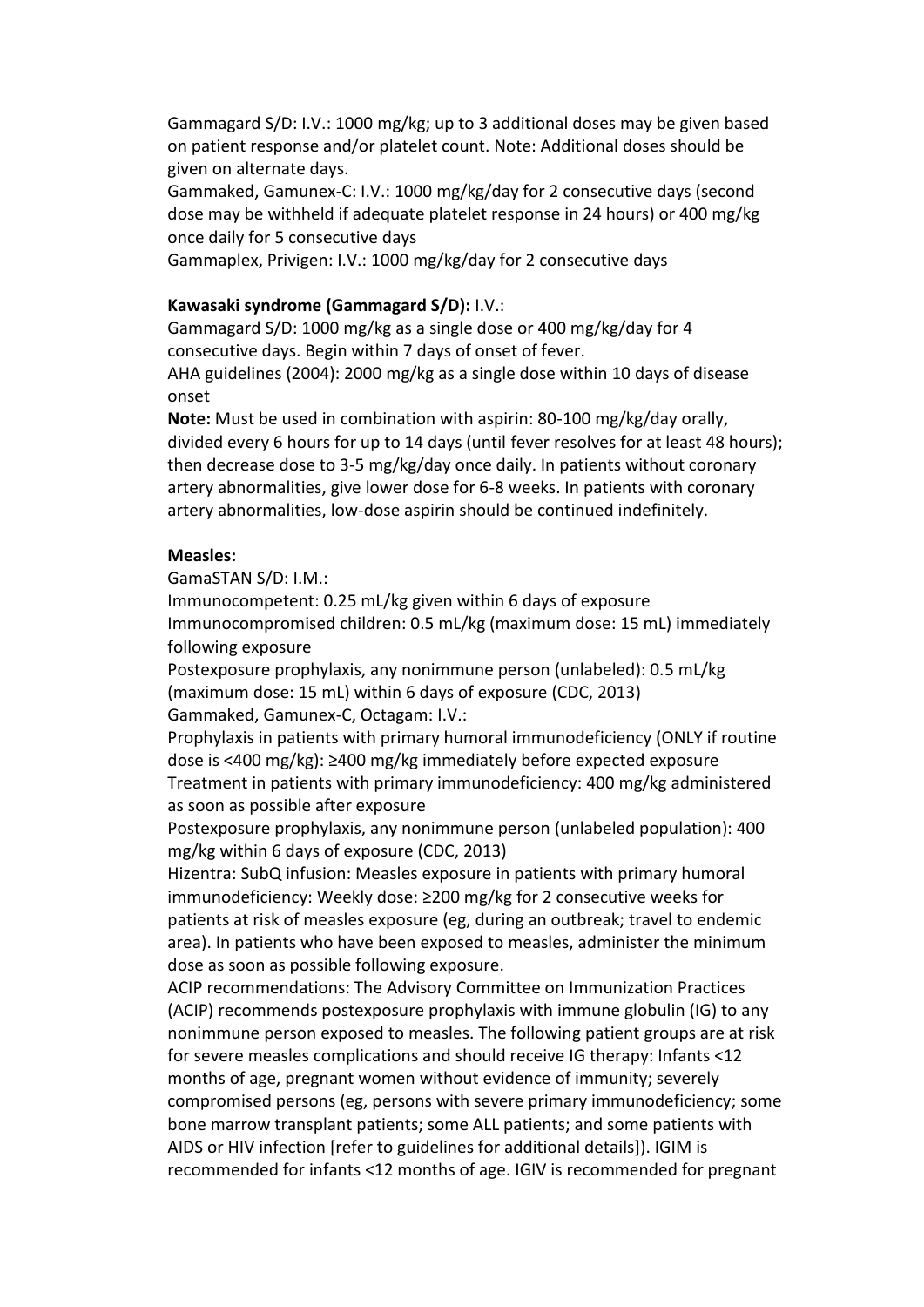women and immunocompromised persons. Although prophylaxis may be given to any nonimmune person, priority should be given to those at greatest risk for measles complications and also to persons exposed in settings with intense, prolonged, close contact (eg, households, daycare centers, classrooms). Following IG administration, any nonimmune person should then receive the measles mumps and rubella (MMR) vaccine if the person is ≥12 months of age at the time of vaccine administration and the vaccine is not otherwise contraindicated. MMR should not be given until 6 months following IGIM or 8 months following IGIV administration. If a person is already receiving IGIV therapy, a dose of 400 mg/kg I.V. within 3 weeks prior to exposure (or 200 mg/kg SubQ for 2 consecutive weeks prior to exposure if previously on SubQ therapy) should be sufficient to prevent measles infection. IG therapy is not indicated for any person who already received one dose of a measles-containing vaccine at ≥12 months of age unless they are severely immunocompromised (CDC, 2013). Primary humoral immunodeficiency disorders:

**Multifocal motor neuropathy (MMN) (Gammagard liquid):** I.V.: 500-2400

mg/kg/month based upon response

### **Primary humoral immunodeficiency disorders:**

I.V. infusion dosing:

Bivigam, Gammaplex: I.V.: 300-800 mg/kg every 3-4 weeks; dose adjusted based on monitored trough serum IgG concentrations and clinical response Carimune NF: I.V.: 400-800 mg/kg every 3-4 weeks Flebogamma DIF, Gammagard Liquid, Gammagard S/D, Gammaked, Gamunex-C, Octagam: I.V.: 300-600 mg/kg every 3-4 weeks; dose adjusted based on monitored trough serum IgG concentrations and clinical response Privigen: I.V.: 200-800 mg/kg every 3-4 weeks; dose adjusted based on monitored trough serum IgG concentrations and clinical response Switching to weekly subcutaneous infusion dosing: Gammagard Liquid, Gammaked, Gamunex-C: SubQ infusion: Begin 1 week after

last I.V. dose. Use the following equation to calculate initial dose: Initial weekly dose  $(g) = [1.37 \times 1)$  GIV dose  $(g)$ ] divided by [I.V. dose interval (weeks)]

**Note:** For subsequent dose adjustments, refer to product labeling. Hizentra: SubQ infusion: Begin 1 week after last I.V. dose. Note: Patient should have received an I.V. immune globulin routinely for at least 3 months before switching to SubQ. Use the following equation to calculate initial dose: Initial weekly dose  $(g) = [1.53 \times |G| \times d$  dose  $(g)]$  divided by [I.V. dose interval (weeks)]

**Note:** For subsequent dose adjustments, refer to product labeling.

**Rubella (GamaSTAN S/D):** I.M.: Prophylaxis during pregnancy: 0.55 mL/kg

**Varicella (GamaSTAN S/D):** I.M.: Prophylaxis: 0.6-1.2 mL/kg (varicella zoster immune globulin preferred) within 72 hours of exposure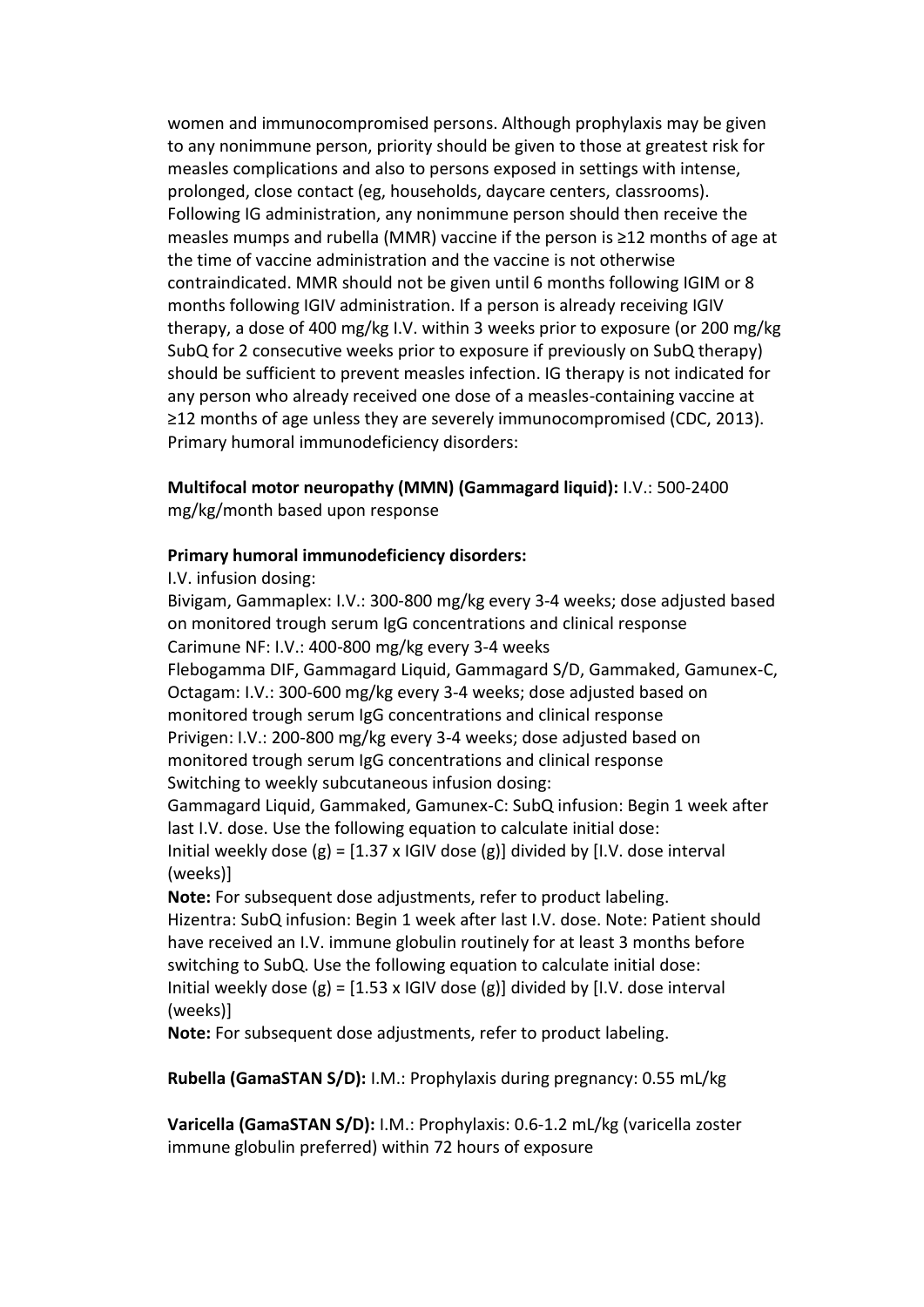#### **Unlabeled uses: I.V.:**

**Acquired hypogammaglobulinemia secondary to malignancy (unlabeled use):** Adults: 400 mg/kg/dose every 3 weeks; reevaluate every 4-6 months (Anderson, 2007)

**Guillain-Barré syndrome (unlabeled use): Children and Adults:** Various regimens have been used, including:

400 mg/kg/day for 5 days (Hughes, 2003) or 400 mg/kg/day for 6 days (Patwa, 2012) or 2000 mg/kg in divided doses administered over 2-5 days (Feasby, 2007)

### **Hematopoietic stem cell transplantation with hypogammaglobulinemia (CDC guidelines, 2000; unlabeled use):**

Children: 400 mg/kg per month; increase dose or frequency to maintain IgG levels >400 mg/dL

Adolescents and Adults: 500 mg/kg/week

**HIV-associated thrombocytopenia (unlabeled use):** Adults: 1000 mg/kg/day for 2 days (Anderson, 2007)

**Lambert-Eaton myasthenic syndrome (LEMS) (unlabeled use):** Adults: 1000 mg/kg/day for 2 days (Bain, 1996; Patwa, 2012)

**Multiple sclerosis (relapsing-remitting, when other therapies cannot be used) (unlabeled use):** Children and Adults: 1000 mg/kg per month, with or without an induction of 400 mg/kg/day for 5 days (Feasby, 2007)

**Myasthenia gravis (severe exacerbation) (unlabeled use): Children and Adults:** 2000 mg/kg per treatment course over 2-5 days (Feasby, 2007; Patwa, 2012)

**Refractory dermatomyositis/polymyositis (unlabeled uses): Children and Adults:** 2000 mg/kg per treatment course administered over 2-5 days (Feasby, 2007)

**Dosing: Geriatric**

Refer to adult dosing.

#### **Dosing: Renal Impairment**

I.V.: Use with caution due to risk of immune globulin-induced renal dysfunction; the rate of infusion and concentration of solution should be minimized.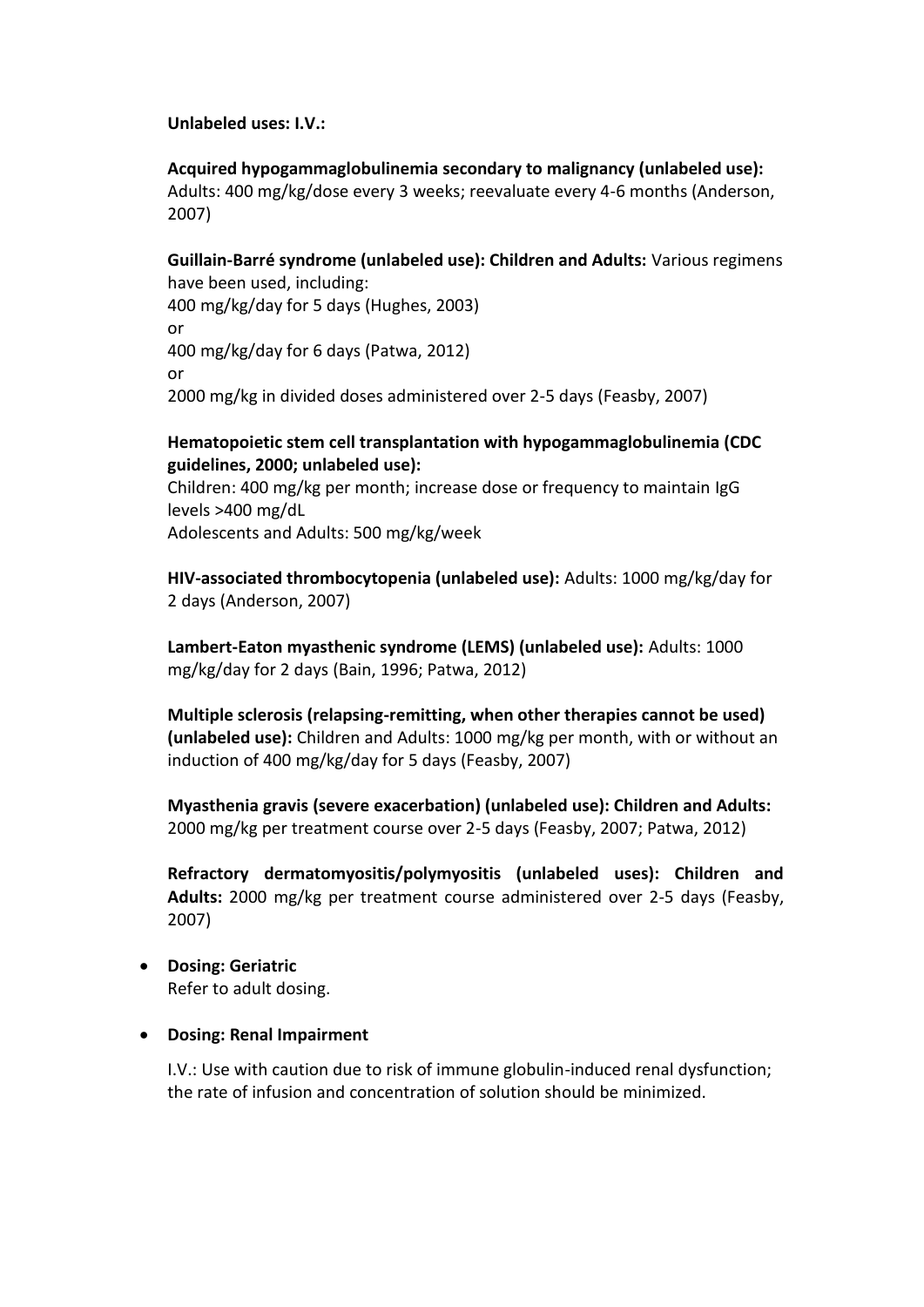I.M., SubQ infusion: No dosage adjustment provided in the manufacturer's labeling; risk of immune globulin-induced renal dysfunction has not been identified with I.M. and SubQ infusion administration.

### **Dosing: Hepatic Impairment**

I.M., I.V., SubQ infusion: No dosage adjustment provided in manufacturer's labeling.

## **Dosing: Obesity**

Some clinicians dose IVIG on ideal body weight or an adjusted ideal body weight in morbidly-obese patients (Siegel, 2010).

# **COMMON SIDE EFFECT:**

Frequency not always defined.

Cardiovascular: Chest tightness (7%), hypertension (5% to 6%), angioedema, edema, flushing of the face, hypotension, palpitation, tachycardia

Central nervous system: Headache (16% to 48%), fever (6% to 16%), chills (3% to 6%), dizziness (1% to 6%), malaise (1%), anxiety, aseptic meningitis syndrome, drowsiness, fatigue, irritability, lethargy, lightheadedness, migraine, pain

Dermatologic: Bruising, contact dermatitis, eczema, erythema, hyperhidrosis, petechiae, pruritus, purpura, rash, urticaria

Endocrine & metabolic: Hyperglycemia (neuromuscular disease: 1%) dehydration

Gastrointestinal: Nausea (3% to 18%), anorexia (neuromuscular disease: 1%), abdominal cramps, abdominal pain, diarrhea, discomfort, dyspepsia, gastroenteritis, sore throat, toothache, vomiting

Hematologic: Anemia, autoimmune hemolytic anemia, hematocrit decreased, hematoma, hemolysis (mild), hemorrhage, thrombocytopenia

Hepatic: Bilirubin increased, LDH increased, liver function test increased

Local: Muscle stiffness at I.M. site; pain, swelling, redness or irritation at the infusion site

Neuromuscular & skeletal: Muscle spasm (MMN 7%), weakness (1%; MMN: 7%), arthralgia (1%), back or hip pain, leg cramps, muscle cramps, myalgia, neck pain, rigors